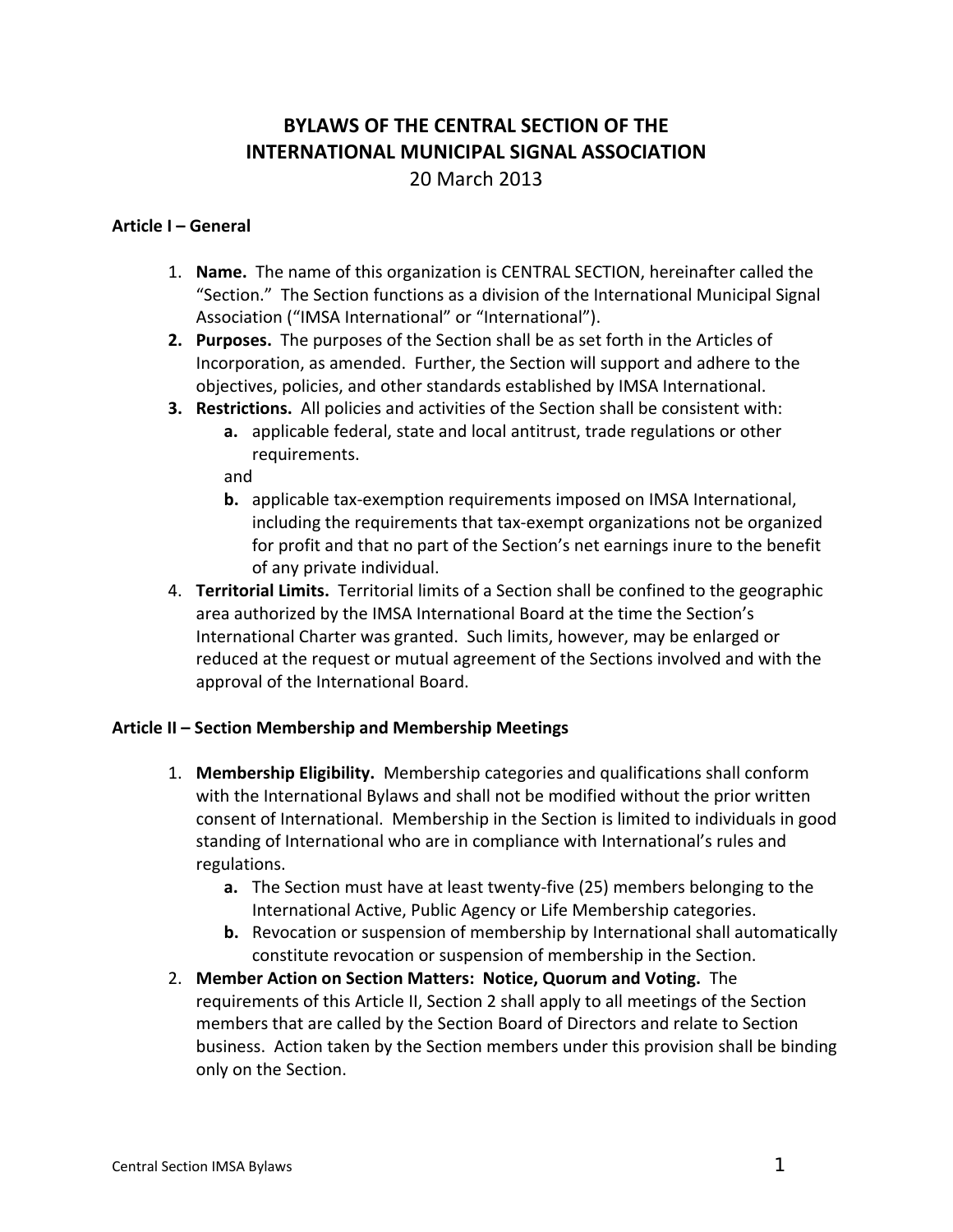- a. **Frequency.** Meetings of the Section membership are held at least once annually, at times and places determined by the Section Board of Directors.
- b. **Notice.** Notice of any meeting of the Section Voting Members shall be received by each Section Voting Member by mail or electronic mail not less than 30 days and not more than 90 days before the date set for such a meeting, and must include the time, date, place and purpose of such meeting.
- c. **Waiver.** Section Members may waive notice of any meeting through attendance at such meeting.
- d. **Quorum.** Ten percent of the relevant Section's Section Membership shall constitute a quorum for the transaction of business at any meeting.
- e. **Manner of Acting.** The act of a majority of the Section Members present at a duly called meeting at which a quorum is present shall be the act of the Section Voting Members.
- f. **Teleconferencing.** Any person participating in a meeting of the Section Members may participate by means of conference telephone or by any means of communication by which all persons participating in the meeting are able to hear one another and otherwise fully participate in the meeting. Such participation shall constitute presence in person at the meeting.
- g. **Ballot Voting/Written Consent.** Any action of the Section Members may be conducted by a ballot and returned by mail, fax or electronic mail. Each ballot shall only be valid if signed by the Section Voting Member. Such voting shall be subject to the same quorum and notice requirements as a meeting held in person.
- h. **Proxy Voting.** Any Section Voting Member may authorize another Section Voting Member to vote on the member's behalf. Such authorization shall be signed by the respective Section Voting Member and returned by mail, fax or electronic mail. In addition, the authorization may be returned without a written signature and submitted by other means of electronic transmission if it can be reasonably determined that the electronic transmission was authorized by the Section Voting Member, such as by submission of a unique identifier generally known only to the member.

## **Article III – Election of Section Delegates and Voting on Other International Matters**

1. Section Delegates. The International Active, Public Agency and Life Members ("International Voting Members") of each Section shall elect a delegate and alternate delegate to International's Council of Delegates ("Section Delegate(s) or "Delegate(s)") for two (2) year terms; the election shall occur in odd‐numbered years. The Section's election of a Council Delegate and Alternate Delegate may be held at any time prior to the Annual joint meeting of the International Board of Directors and Council of Delegates, so that the Council Delegate‐Elect and Alternate Delegate can assume office at the proper time. The International Executive Director shall be notified immediately of the results of the Section election.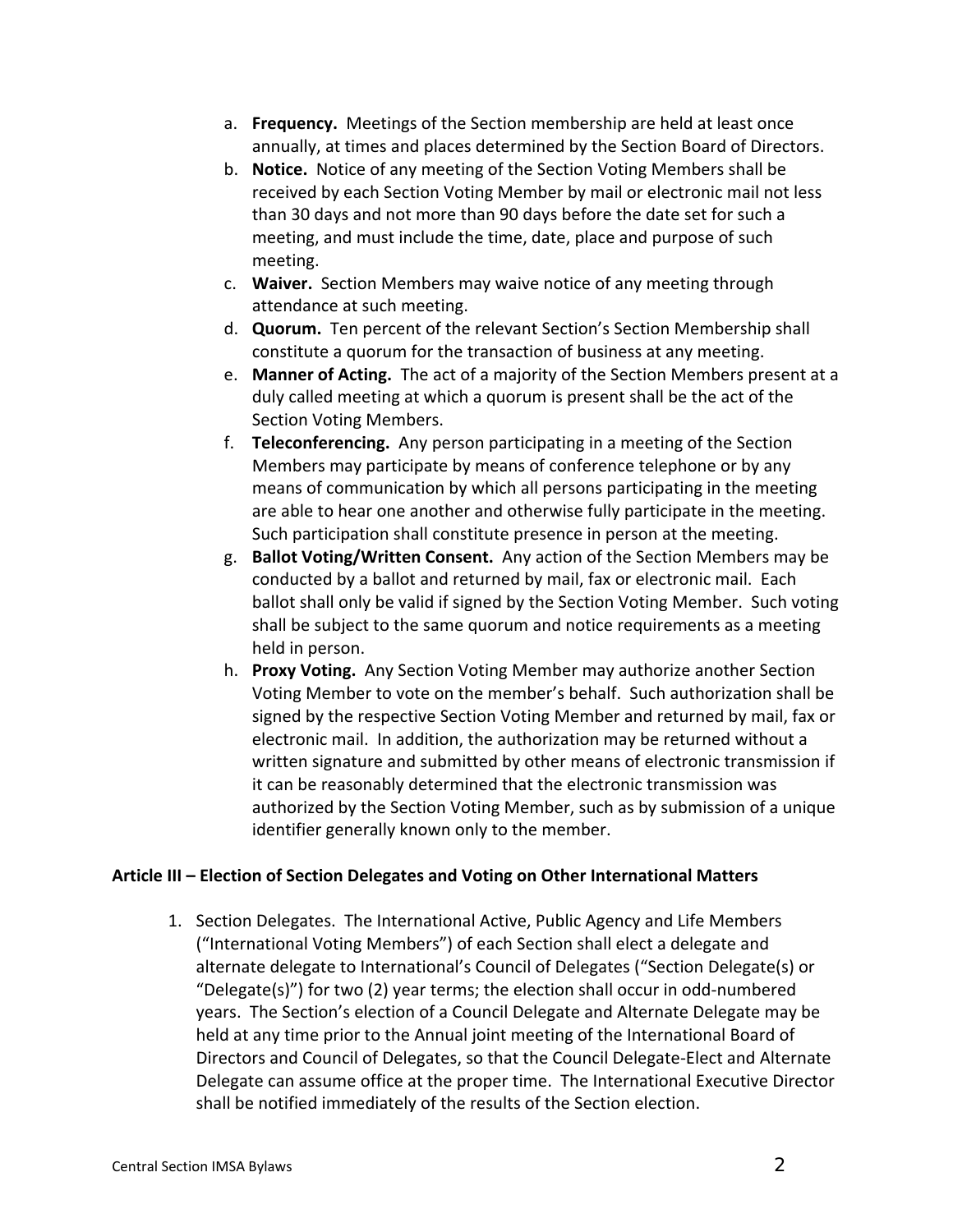- 2. Member Election of Delegates and Voting on International Matters Notice, Quorum and Voting.
	- a. Application. The requirements of this Article III, Section 2 shall apply to all meetings of the International Voting Members that are called by the International Board of Directors and relate to International business. As the Sections are self‐governing, all other actions of the Section Members shall be governed by the provisions in Article II and shall be binding only on the Sections.
	- b. Notice. Notice of any meeting of the International Voting Members of the Section shall be received by each International Voting Member by mail, overnight courier, electronic mail, or other mode of written transmittal, not less than ten (10) days and not more than fifty (50) days before the date set for such a meeting, and must include the time, date, place and purposes of such meeting.
	- c. Waiver. International Voting Members may waive notice of any meeting through attendance at such meeting.
	- d. Quorum. The lesser of one hundred International Voting Members or ten percent (10%) of the relevant Section's International Voting Members shall constitute a quorum for the transaction of business at any meeting of the International Voting Membership at the Section level. Votes issued by proxy shall count towards a quorum.
	- e. Manner of Acting. The act of a majority of the Section International Voting Members present at a duly called meeting at which a quorum is present shall be the act of the relevant Section's International Voting Members, except as otherwise provided by law.
	- f. Teleconferencing. Any person participating in a meeting of the International Voting Members of a particular Section may participate by means of conference telephone or by any means of communication by which all persons participating in the meeting are able to hear one another and otherwise fully participate in the meeting. Such participation shall constitute presence in person at the meeting. If cost prohibitive or impractical, the Section or International office may opt not to provide teleconferencing facilities.
	- g. Ballot Voting/Written Consent. Any action of the International Voting Members of a Section may be conducted by a ballot and returned by mail, fax or electronic mail. Each ballot shall only be valid if signed by the International Voting Member. Such voting shall be subject to the same quorum and notice requirements as a meeting held in person.
	- h. Proxy Voting. Any International Voting Member may authorize another International Voting Member within the same Section to vote on the member's behalf. Such authorization shall be signed by the respective International Voting Member and returned by mail, fax, or electronic mail. In addition, the authorization may be returned without a written signature and submitted by other means of electronic transmission if it can be reasonably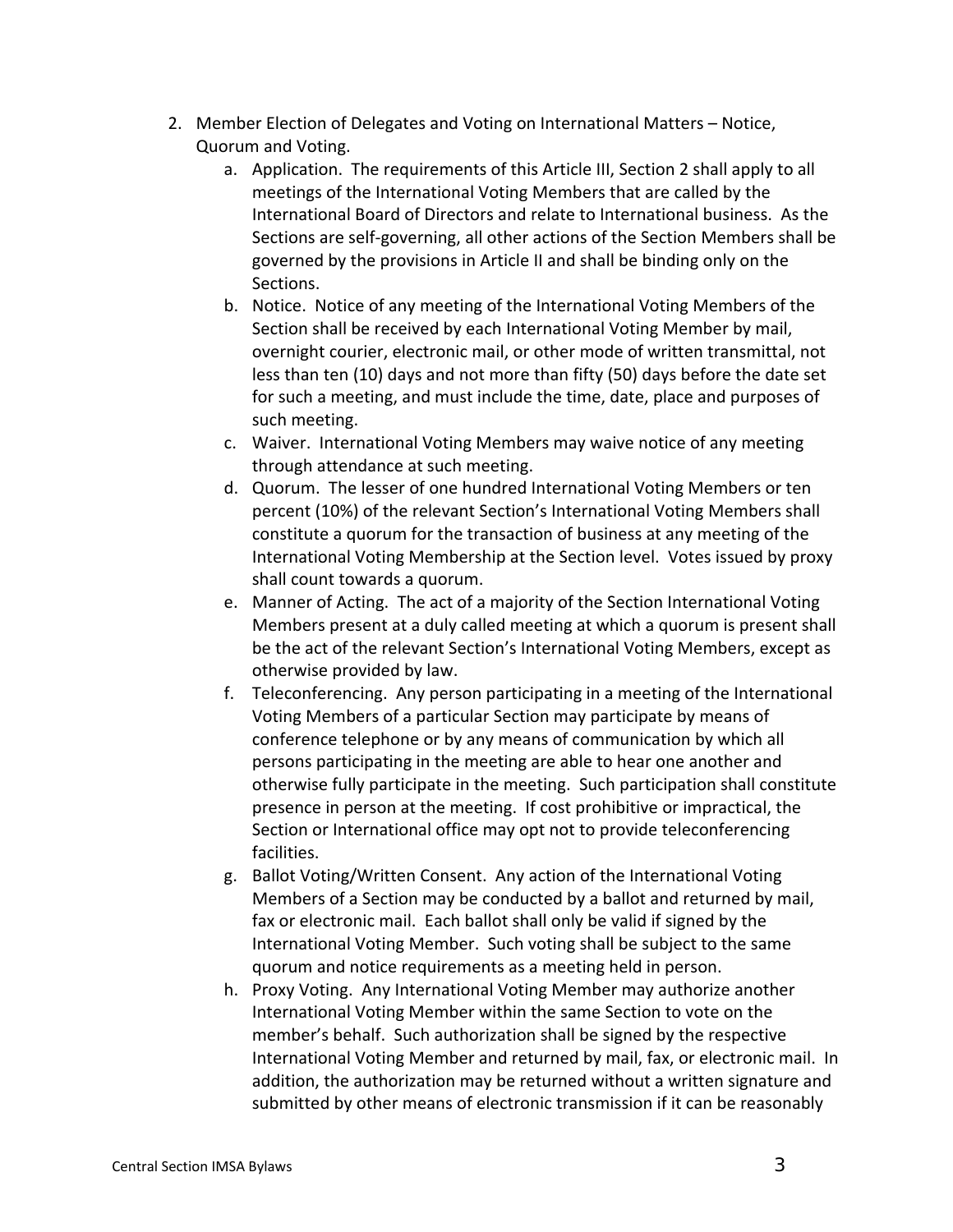determined that the electronic transmission was authorized by the relevant International Voting Member, such as by submission of a unique identifier generally known only to the member.

i. Special Meetings. Special meetings of the International Voting Members of a Section may be called by the International Board, the Section Board, or by ten (10) of the relevant Section's International Voting Members through written demand submitted to the Section Secretary. The Section Secretary shall promptly give notice of such meeting ten (10) to fifty (50) days prior to the meeting, and the notice shall state the purpose or purposes for which the meeting is called.

#### **Article IV – Officers**

- 1. Section Officers. The Officers of each Section shall consist of a President,  $1<sup>st</sup>$  Vice President, 2<sup>nd</sup> Vice President, Past President, Secretary-Treasurer (bonded), one (1) Council Delegate, and one (1) Alternate Council Delegate.
- 2. Composition and Election. Officers of the Section must be in good standing of the Section and IMSA International. Officers, other than the Council Delegate and Alternate Delegate, are elected by a majority of the Section Voting Members voting where a quorum is present; the Section Board of Directors sets forth the procedures for how candidates are nominated and elected. The election of the President,  $1<sup>st</sup>$ Vice President and  $2^{nd}$  Vice President shall occur in even-numbered years; the election of the Secretary‐Treasurer shall occur in odd‐numbered years.
- 3. Terms. Officer terms shall be two (2) years in duration.
- 4. Vacancies. Vacancies among the Officers are filled, for the balance of the term of office, by the Section Board of Directors.
- 5. Removal or Resignation. An Officer may be removed in the same manner as a Director.
- 6. Compensation. Officers do not receive compensation for their services but may be reimbursed for expenses.

## **Article V – Section Board of Directors**

- 1. Directors. The affairs of the Section are managed by its Section Board of Directors. It is the Section Board of Directors' duty to carry out the objectives and purposes of the Section, and to this end the Section Board of Directors may exercise all powers of the Section. Directors shall meet certain standards of conduct and attention in carrying out their responsibilities to the Section. These standards are Duty of Care, Duty of Loyalty and Duty of Obedience as described in applicable law.
- 2. Composition and Election. The Section Board of Directors is composed of the elected Officers of the Section and any additional Directors elected by the membership. Directors must be members in good standing of the Section and IMSA International. Directors are elected by a majority of the Section Voting Members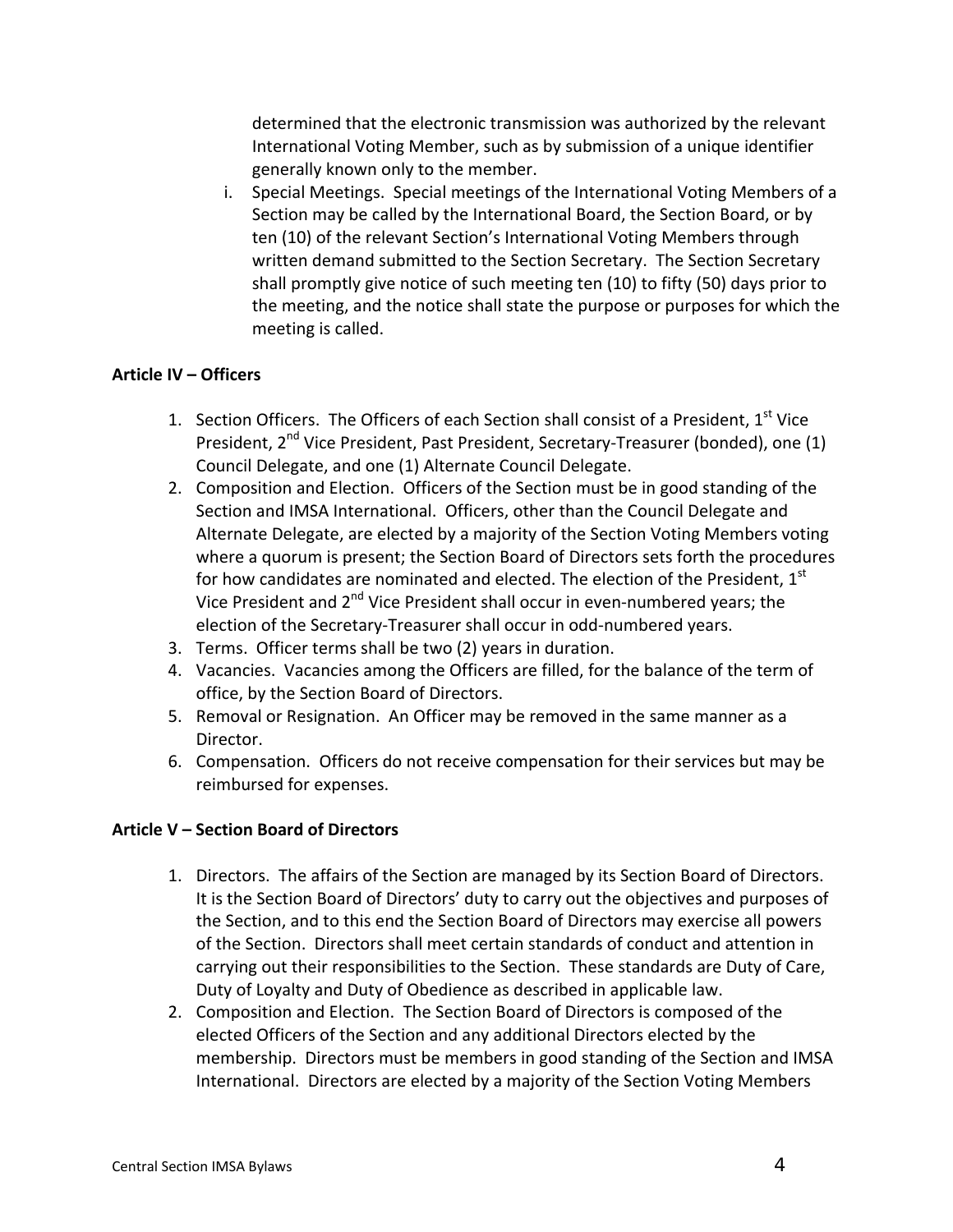voting where a quorum is present; the Section Board of Directors sets forth the procedures for how candidates are nominated and elected.

- 3. Terms. Director terms shall be two years in duration. Directors may serve successive terms.
- 4. Vacancies. Vacancies among Directors are filled, for the balance of the term, by the Section Board of Directors.
- 5. Meetings and Voting. Whenever the Directors must vote on a matter under these Bylaws or otherwise, this Article V, Section 5 will apply.
	- a. Notice.
	- b. Quorum. Fifty‐five percent of the Section Directors shall constitute a quorum for the transaction of business at any meeting of the Board of Directors.
	- c. Manner of Acting. The act of a majority of the Directors present at a duly called meeting of the Board of Directors at which a quorum is present shall be the act of the Section Board of Directors, except as otherwise provided by law or in these Bylaws.
	- d. Teleconferencing. Any person participating in a meeting of the Section Directors may participate by means of conference telephone or by any means of communication by which all persons participating in the meeting are able to hear one another and otherwise fully participate in the meeting. Such participation shall constituting presence in person at the meeting.
	- e. Action by Unanimous Written Consent. Any action which may be taken at a meeting of the Board may be taken without a meeting if a consent in writing, setting forth the action so taken, is signed by all of the Section Directors entitled to vote with respect to the subject matter thereof.
- 6. Removal. A Section Director may be suspended or terminated by the affirmative vote of a majority of the Section Board of Directors, after giving notice to the Director and providing the Director an opportunity to respond in person or in writing, as determined in the Section Board of Director's sole discretion. Such removal or suspension shall be for one or more material violations of any provision of the Section or International Bylaws, rules, policies, or any applicable provisions of the Kansas Statutes Annotated (K.S.A.)
- 7. Compensation. Directors do not receive compensation for their services but may be reimbursed for expenses.

## **Article VI – Committees**

The Section Board of Directors may establish various committees to carry on the affairs of the Section. The creation of a committee shall be approved by a majority of the Section Directors voting where a quorum is present. The composition of each committee and manner of election of its members shall be determined by the Section Board of Directors. The rules in these Bylaws governing the Section Board of Directors also apply to committees of the Section Board of Directors. A committee may be given the authority of the Section Board of Directors only to the extent permitted under applicable law.